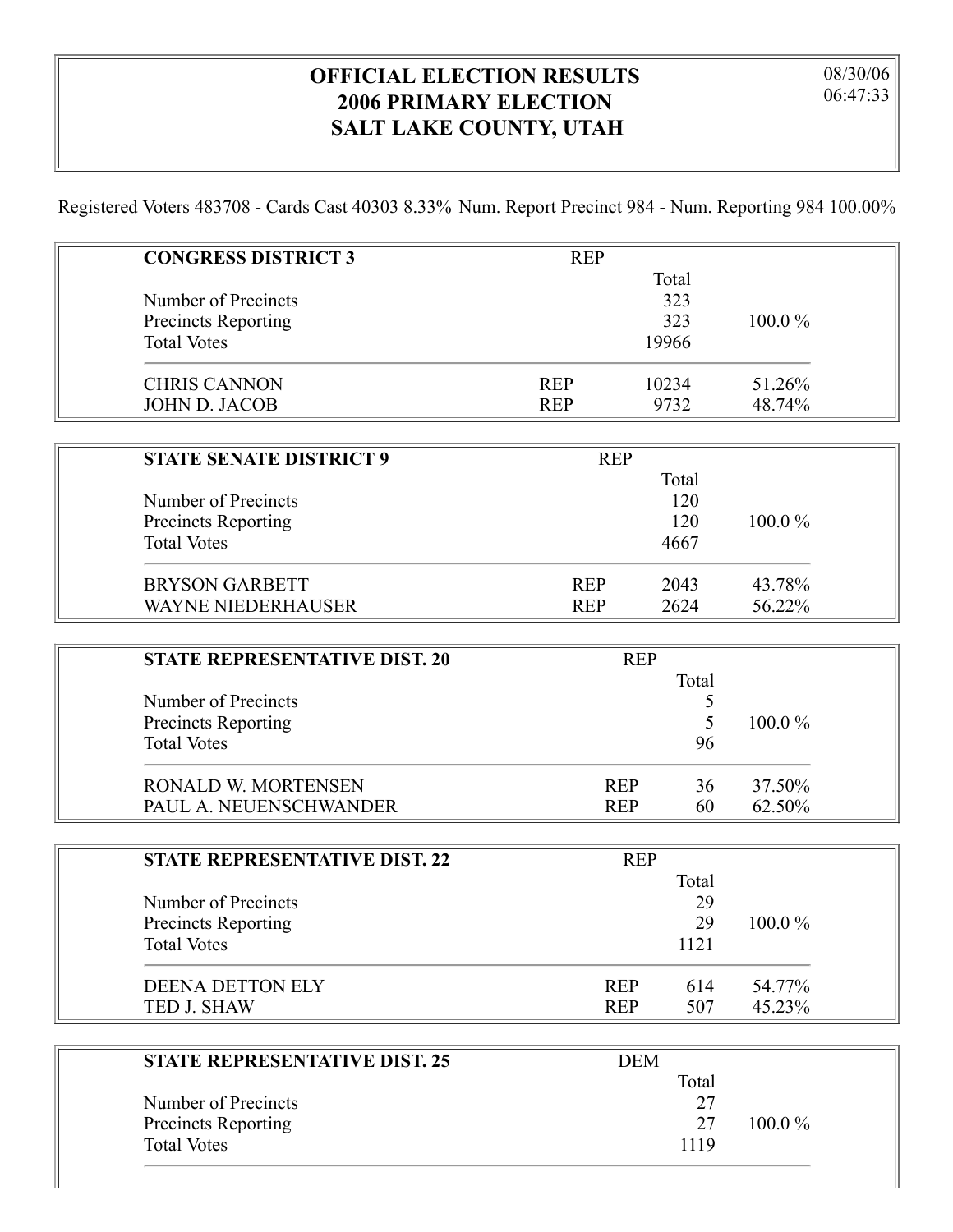| <b>JOSH EWING</b>                    | <b>DEM</b> | 540   | 48.26%    |
|--------------------------------------|------------|-------|-----------|
| <b>CHRISTINE "CHRIS" JOHNSON</b>     | <b>DEM</b> | 579   | 51.74%    |
|                                      |            |       |           |
| <b>STATE REPRESENTATIVE DIST. 30</b> | <b>REP</b> |       |           |
|                                      |            | Total |           |
| Number of Precincts                  |            | 27    |           |
| <b>Precincts Reporting</b>           |            | 27    | $100.0\%$ |
| <b>Total Votes</b>                   |            | 532   |           |
| <b>KAY M. GARSKE</b>                 | <b>REP</b> | 378   | 71.05%    |
| <b>GARY R. GUELKER</b>               | <b>REP</b> | 154   | 28.95%    |
| <b>STATE REPRESENTATIVE DIST. 42</b> | <b>REP</b> |       |           |
|                                      |            | Total |           |
| Number of Precincts                  |            | 31    |           |
|                                      |            | 31    | $100.0\%$ |
| <b>Precincts Reporting</b>           |            |       |           |
| <b>Total Votes</b>                   |            | 1983  |           |
| <b>JIM BIRD</b>                      | <b>REP</b> | 1004  | 50.63%    |
| <b>MARGARET "PEGGY" ANN WALLACE</b>  | <b>REP</b> | 979   | 49.37%    |

| <b>STATE REPRESENTATIVE DIST. 52</b>                                    | <b>REP</b>                               |                  |
|-------------------------------------------------------------------------|------------------------------------------|------------------|
| Number of Precincts<br><b>Precincts Reporting</b><br><b>Total Votes</b> | Total<br>38<br>38<br>3193                | $100.0\%$        |
| <b>DENNIS M. SAMPSON</b><br><b>CARL WIMMER</b>                          | <b>REP</b><br>1371<br>1822<br><b>REP</b> | 42.94%<br>57.06% |

| <b>SALT LAKE COUNTY SHERIFF</b> | <b>REP</b>          |           |
|---------------------------------|---------------------|-----------|
| Number of Precincts             | Total<br>984        |           |
| <b>Precincts Reporting</b>      | 984                 | $100.0\%$ |
| <b>Total Votes</b>              | 36064               |           |
| <b>BRENT D CARDALL</b>          | 12058<br><b>REP</b> | 33.44%    |
| <b>AARON D. KENNARD</b>         | 24006<br><b>REP</b> | 66.56%    |

| <b>GRANITE SCHOOL PRECINCT 6</b> |     |       |           |
|----------------------------------|-----|-------|-----------|
|                                  |     | Total |           |
| Number of Precincts              |     | 33    |           |
| <b>Precincts Reporting</b>       |     | 33    | $100.0\%$ |
| <b>Total Votes</b>               |     | 2273  |           |
| <b>JULENE JOLLEY</b>             | Non | 777   | 34.18%    |
| <b>DIANA BEVAN</b>               | Non | 797   | 35.06%    |
| <b>ROYCE GIBSON</b>              | Non | 440   | 19.36%    |
| <b>ERIC C. HEMMERT</b>           | Non | 259   | 11.39%    |